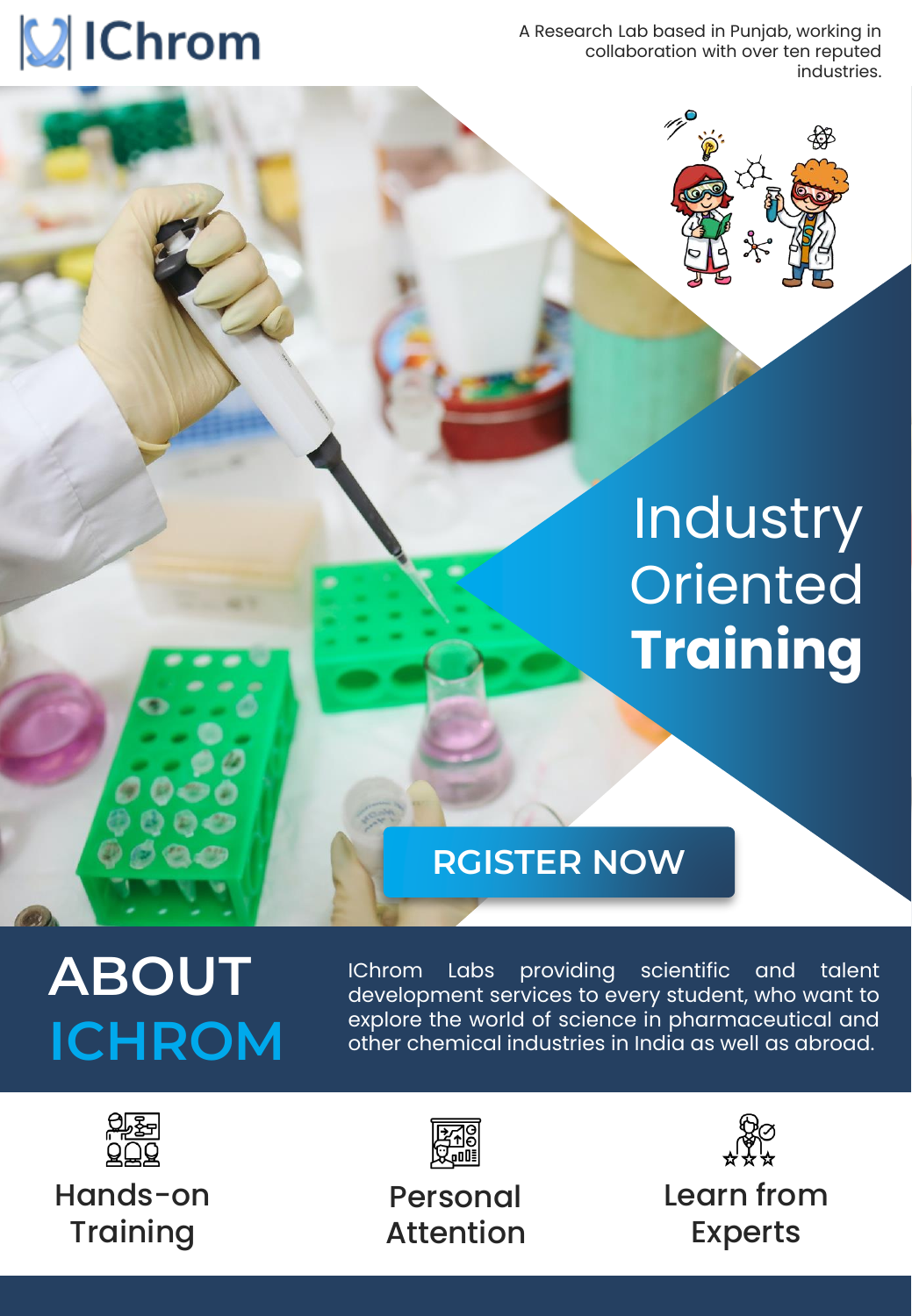Basic/Expert Course [6 Days] Time duration: 2 hrs. daily (Options -Online /Offline for Lecture only) One Practical study - Sunday post lunch -4 to 6 hrs.

#### Master Course [15 Days]

Time duration: 2 hrs. daily (Options -Online /Offline for Lecture only) Two Practical study - Sunday post lunch -4 to 6 hrs.

#### Topic Covered:

- Introduction of Chromatography
- Individual Description of Instrument
- Software Awareness
- System suitability
- Calculation
- Reporting from Software

### BASIC / EXPERT COURSE 6 DAYS

### 8500 + 18% GST

**Who can apply**: 12th class, Graduate (Science), B.Sc., B.Pharma., M.Sc./M.Pharma., Lab Chemist, Lab Analyst, Ph.D. Science

**Batch Capacity**: 25 Candidates **Non-Inclusion**: Conveyance, Food, Accommodation

### **[RGISTER NOW](https://rzp.io/l/innovative-chrom)**

One virtual industry visit as complementary with master course.

### **VIChrom**

Address: SCO-40, E-Block, 2<sup>nd</sup> Floor, CCC, VIP Rd, Zirakpur, Punjab 140603 IN Call: 90418 89759 | Mail: info.ichrom@gmail.com

### Topic Covered:

- Introduction of Chromatography
- Individual Description of Instrument
- Software Awareness
- System suitability
- Calculation
- Reporting from Software
- PDA/RI detectors
- Method development Tips
- Method validations
- Instrument troubleshooting
- Chromatography for Regulated Market
- Calibration of instrument
- QA/QC SOP guidelines
- UPLC
- Green Chemistry Overview
- Conducting the Research
- How to write Patent work
- Talent Development (Job Interview /Resume writing /Tips for Interpersonal skill)

### MASTER COURSE 15 DAYS

15,000 + 18% GST



Bank Details: SBI Bank | IChrom Acc. No.: 39217731131 IFSC: SBIN0016961 Visit: ichrom.in/innovative-chrom